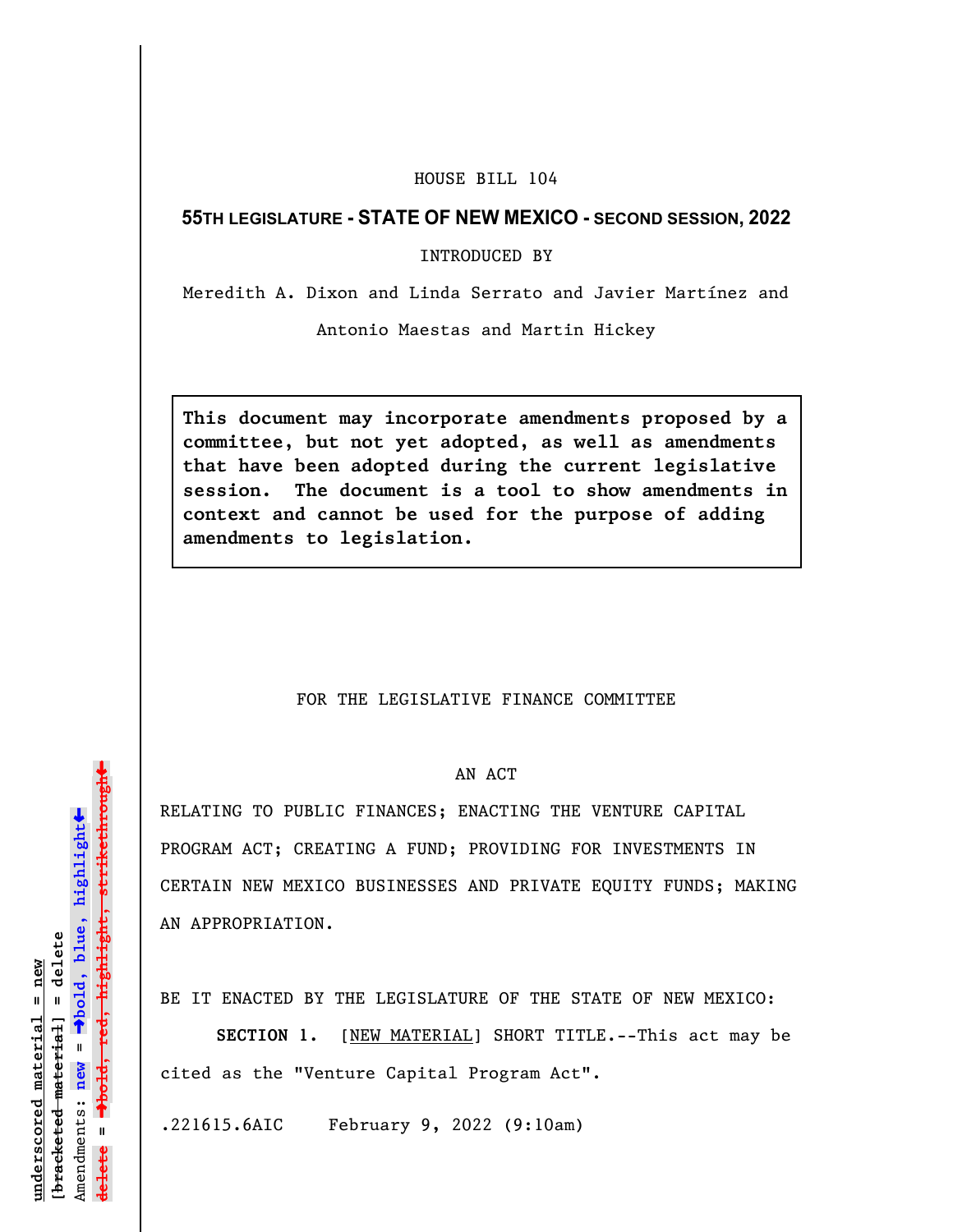**SECTION 2.** [NEW MATERIAL] DEFINITIONS.--As used in the Venture Capital Program Act:

A. "authority" means the New Mexico finance authority;

B. "New Mexico business" means, in the case of a corporation or limited liability company, a business with its principal office and a majority of its full-time employees located in New Mexico or, in the case of a limited partnership, a business with its principal place of business and at least eighty percent of its assets located in New Mexico; and

C. "venture private equity fund" means an entity that makes, manages or sources potential investments in New Mexico businesses and that:

(1) has as its primary business activity the investment of funds in return for equity in or debt of businesses for the purpose of providing capital for start-up, expansion, product or market development, recapitalization or business purposes in early stages of development;

(2) holds out prospects for capital appreciation from such investments;

(3) has at least one full-time manager with at least three years of professional experience in assessing the growth prospects of businesses or evaluating business plans;

(4) is committed to investing or helps secure investing by others, in an amount at least equal to the total

.221615.6AIC February 9, 2022 (9:10am)

 $- 2 -$ 

»º**bold, red, highlight, strikethrough**  $\ddot{\bullet}$ º**bold, blue, highlight** bracketed material] = delete **[bracketed material] = delete** inderscored material = new **underscored material = new** Amendments: **new** =  $\mathbf{u}$ Amendments: new **delete =**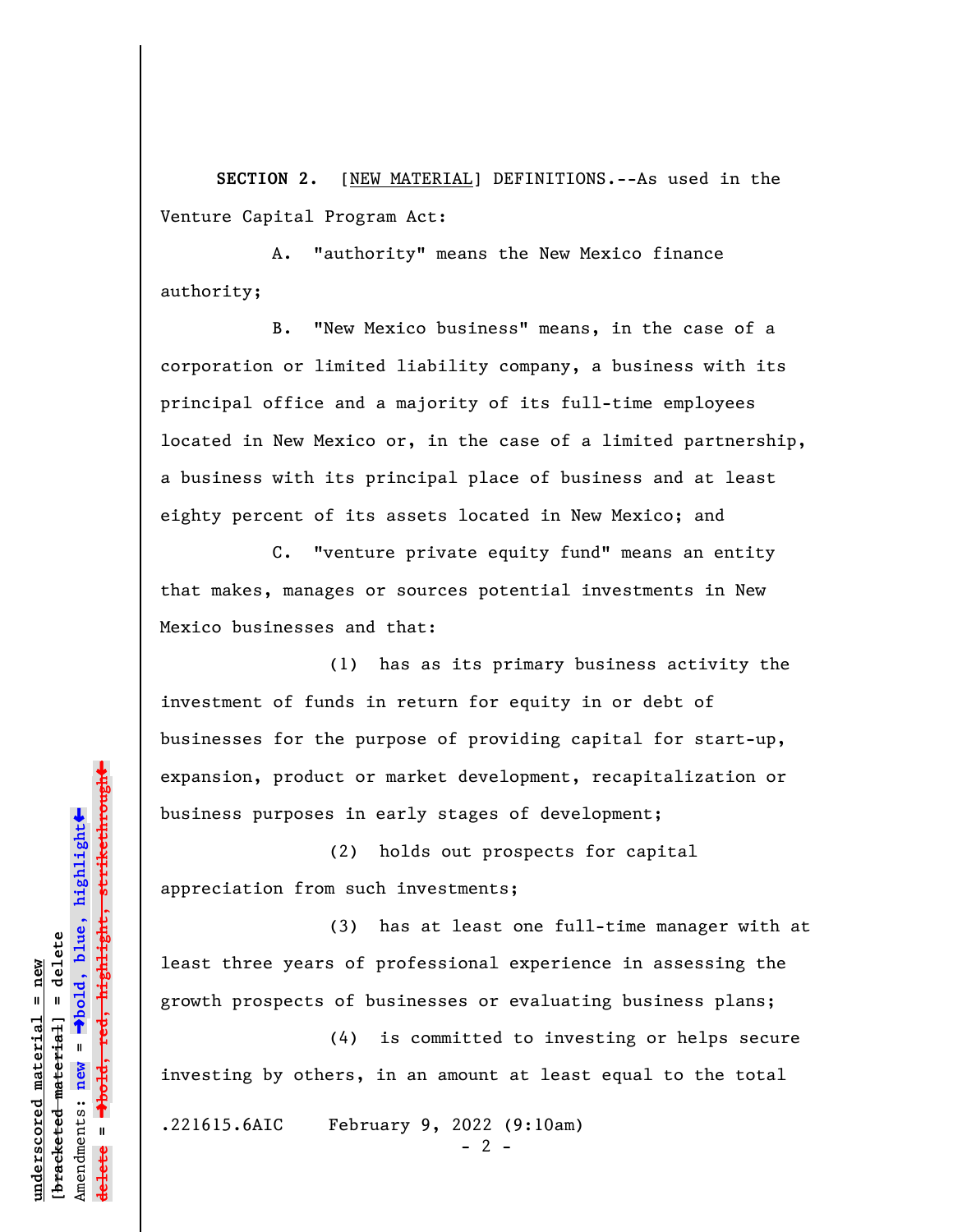investment made by the authority in that fund pursuant to the Venture Capital Program Act, in New Mexico businesses and that hold promise for attracting additional capital from individual or institutional investors nationwide for businesses in New Mexico; and

(5) accepts investments only from accredited investors, as that term is defined in the federal Securities Act of 1933, as amended, and rules and regulations promulgated pursuant to that section, or federally recognized Indian nations, tribes and pueblos with at least five million dollars (\$5,000,000) in overall investment assets.

**SECTION 3.** [NEW MATERIAL] VENTURE CAPITAL PROGRAM FUND.--

A. The "venture capital program fund" is created in the authority. The fund consists of appropriations, gifts, grants, deposits, transfers, donations and money earned from investment of the fund and otherwise accruing to the fund. The authority shall administer the fund. Money in the fund is appropriated to the authority for investment in New Mexico businesses and venture private equity funds pursuant to the Venture Capital Program Act and to pay the cost of administering that act. Balances remaining in the fund at the end of a fiscal year shall not revert. Money from the fund may be drawn only on warrants approved by the chief executive officer of the authority pursuant to vouchers signed by the chief financial officer of the authority.

.221615.6AIC February 9, 2022 (9:10am)

 $3 -$ 

 $\ddag$ º**bold, red, highlight, strikethrough**  $\ddot{\bullet}$ º**bold, blue, highlight**  $b$ racketed material] = delete **[bracketed material] = delete** inderscored material = new **underscored material = new** Amendments: **new** =  $\mathbf{u}$ Amendments: new **delete =**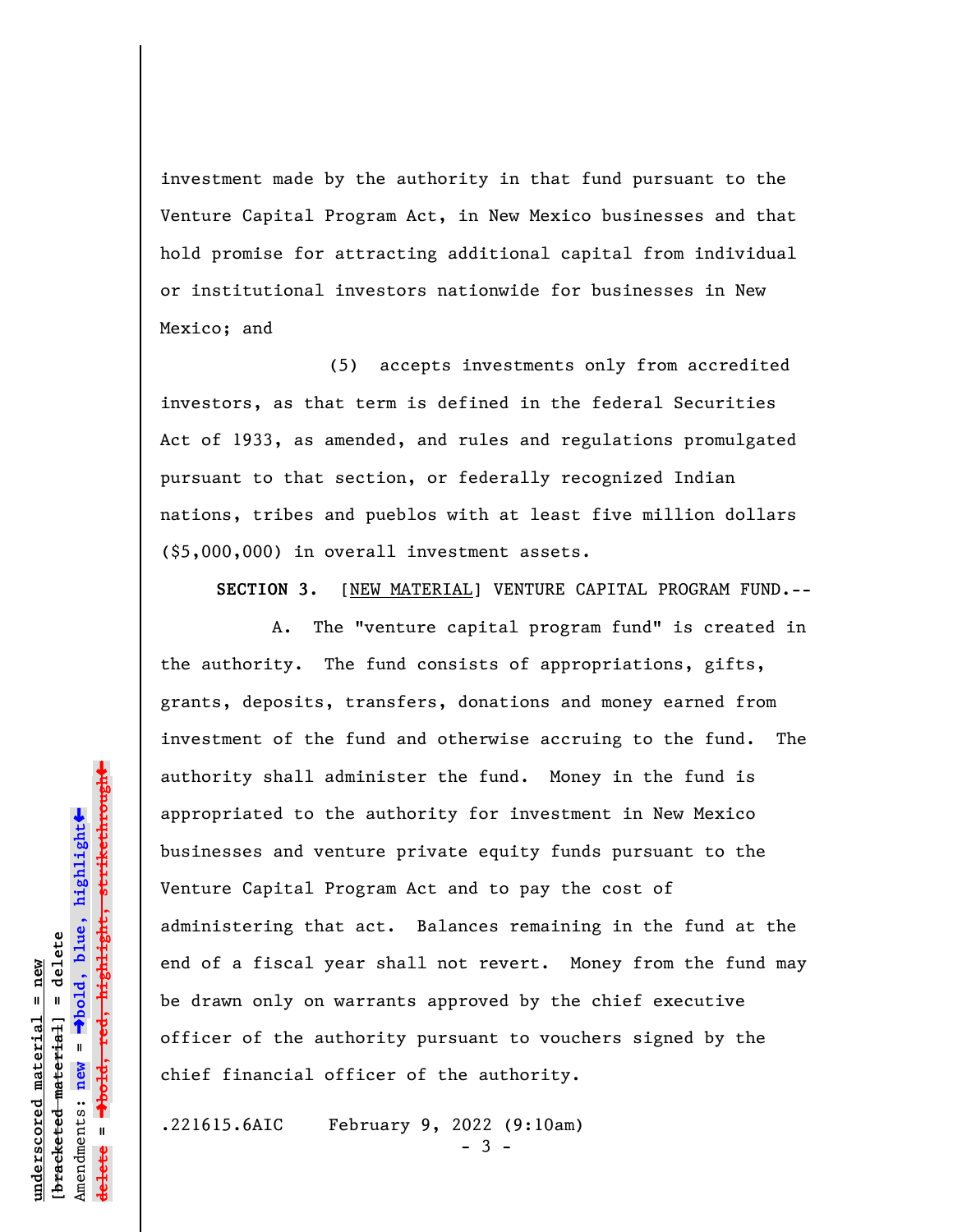B. The authority shall adopt rules governing the terms and conditions of investments made from the venture capital program fund. The authority may make investments from the venture capital program fund as permitted pursuant to Subsection A of Section 4 of the Venture Capital Program Act without specific authorization by law.

**SECTION 4.** [NEW MATERIAL] INVESTMENTS--QUALIFICATIONS-- BOARD APPROVAL.--

A. In making investments pursuant to the Venture Capital Program Act, the authority shall make:

(1) investments in venture private equity funds; or

(2) early stage investments in New Mexico businesses whose investments or enterprises enhance the economic development objectives of the state **HAFC**º**, as determined by the economic development department statewide economic development strategic plan**»**HAFC**.

B. The authority is authorized to make investments in New Mexico businesses to create new job opportunities and to support new, emerging or expanding businesses in a manner consistent with the constitution of New Mexico if:

(1) the investments are made in conjunction with cooperative investment agreements with parties that have demonstrated abilities and relationships in making investments in new, emerging or expanding businesses;

.221615.6AIC February 9, 2022 (9:10am)

- 4 -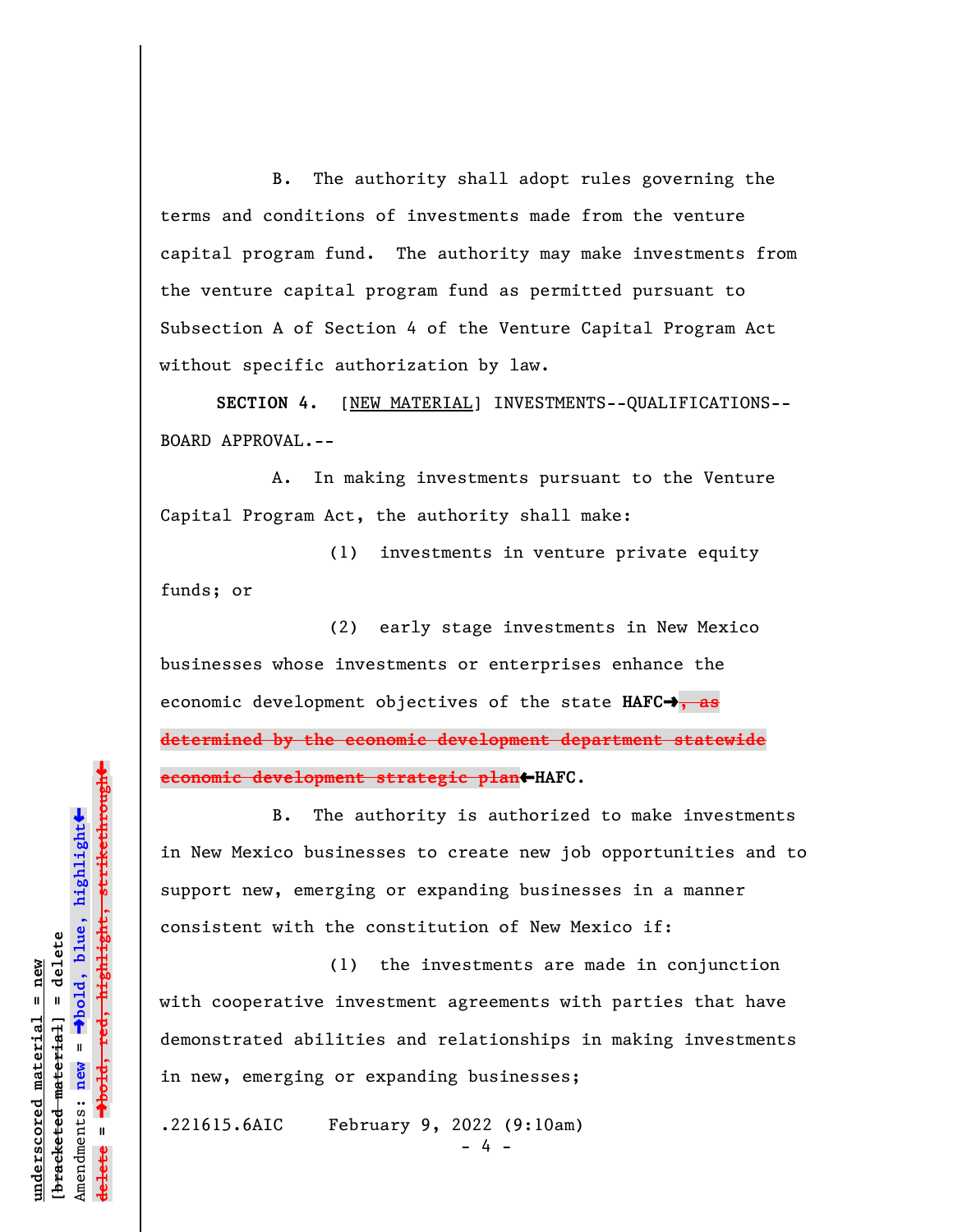(2) an investment in any one business or industry does not exceed ten percent of the balance of the venture capital program fund; and

(3) the investments represent no more than fifty-one percent of the total investment capital in a business; provided, however, that nothing in this subsection prohibits the ownership of more than fifty-one percent of the total investment capital in a New Mexico business if the additional ownership interest:

(a) is due to foreclosure or other action by the authority pursuant to agreements with the business or other investors in that business;

(b) is necessary to protect the investment; and

(c) does not require an additional investment of the fund.

C. The authority shall make investments pursuant to the Venture Capital Program Act only upon approval of the board of directors of the authority and within guidelines and policies established by the board.

**SECTION 5.** [NEW MATERIAL] BOND--BUDGET.--

A. Before a responsible employee of the authority enters upon the employee's duties, the authority shall require an individual bond for that employee or shall include all employees of the authority under a blanket bond for an amount

.221615.6AIC February 9, 2022 (9:10am)

 $-5 -$ 

Dold, red, highlight, strikethrough º**bold, red, highlight, strikethrough**  $\ddot{\bullet}$ º**bold, blue, highlight**  $b$ racketed material] = delete **[bracketed material] = delete** inderscored material = new **underscored material = new** Amendments: **new** =  $\mathbf{u}$ Amendments: new **delete =**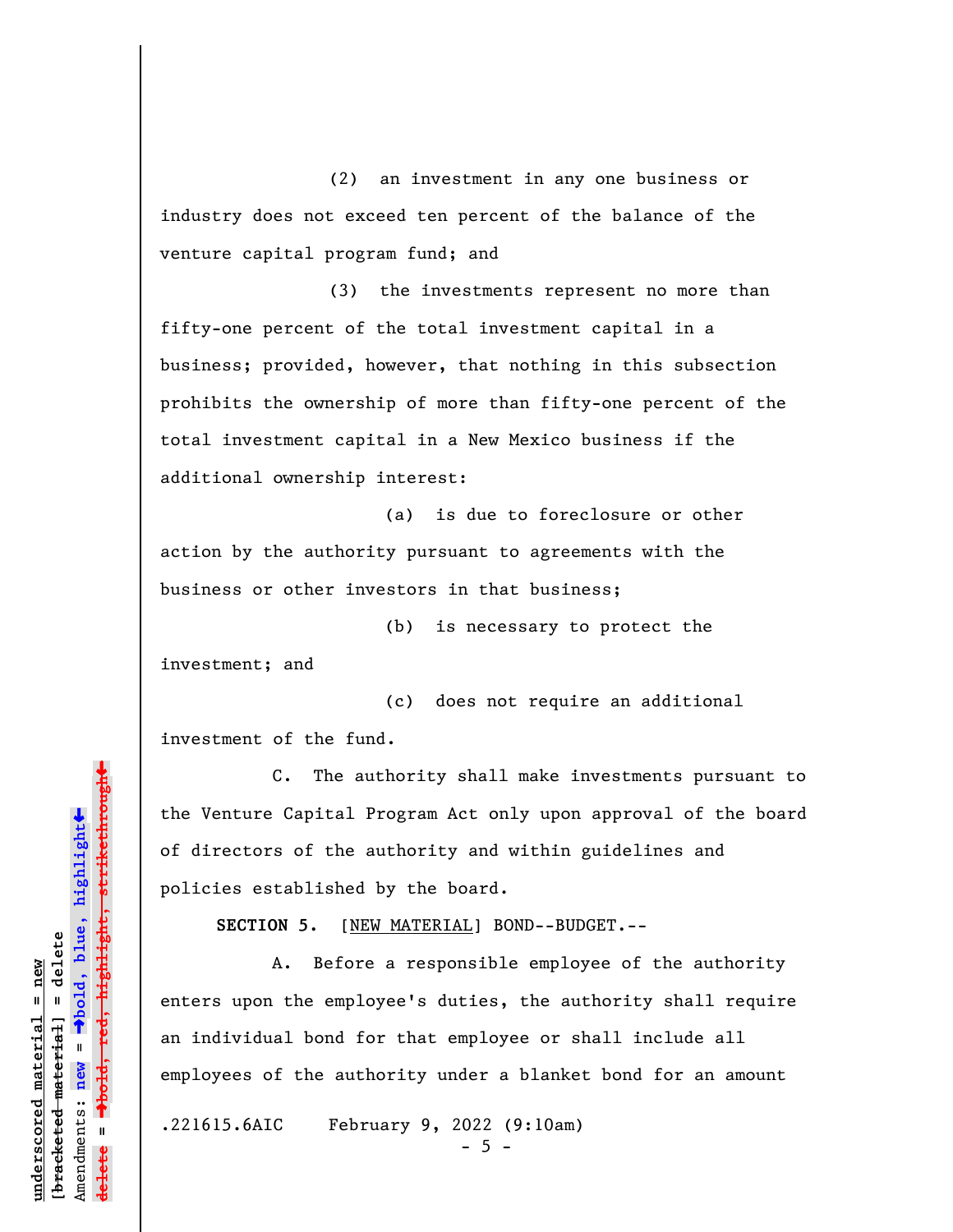and for a coverage deemed best to protect the state's interest. The bond premiums shall be paid by the venture capital program fund.

B. The authority shall annually prepare a budget for administering and investing all funds managed by the venture capital program, which shall be reviewed and approved by the board of directors of the authority. Funds provided for the operating budget of the venture capital program may be made from the assets of the venture capital program fund or any other funds managed by the authority, as authorized by law.

**SECTION 6.** [NEW MATERIAL] COMPROMISE--ADJUSTMENT.--In the event of default in the payment of principal of or interest on an investment made, the authority is authorized to institute proper proceedings to collect matured interest and principal; the authority may, after consultation with the board of directors of the authority, accept for exchange purposes refunding bonds or other evidences of indebtedness at interest rates to be agreed upon with the obligor. The authority, after consultation with the board of directors of the authority, is authorized to adjust past-due interest or principal in default.

**SECTION 7.** [NEW MATERIAL] REPORTS.--No later than July 1 of each year, the authority shall submit a report to the legislative finance committee, the revenue stabilization and tax policy committee and any other appropriate interim legislative committee. The report shall provide for the prior .221615.6AIC February 9, 2022 (9:10am)

**underscored material = new [bracketed material] = delete**

 $b$ racketed material] = delete inderscored material = new

Amendments: **new** =

Amendments: new

 $\mathbf{u}$ 

**delete =**

º**bold, blue, highlight**

º**bold, red, highlight, strikethrough**

 $\ddot{\bullet}$ 

 $\ddag$ 

 $6 -$